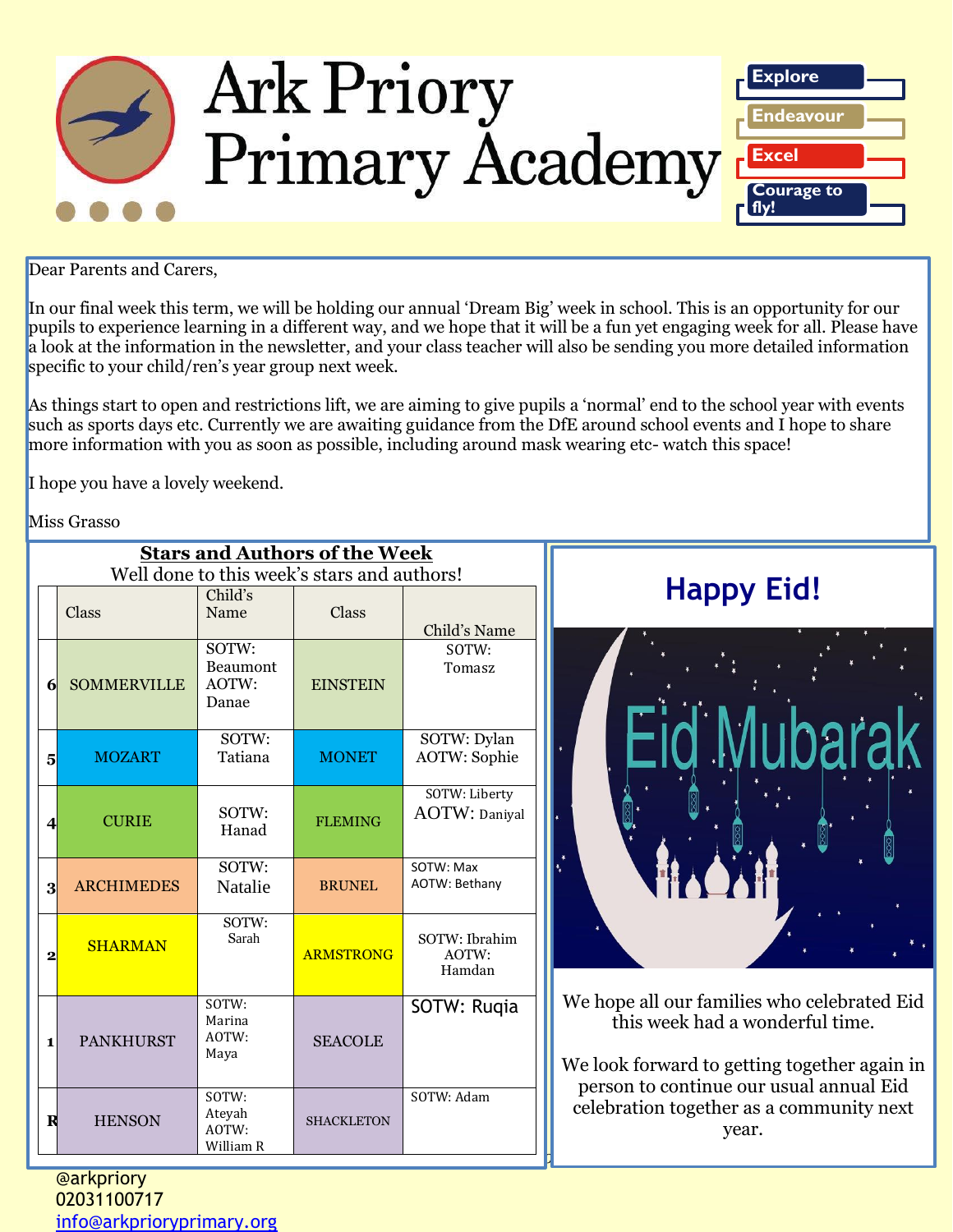# **Love of learning at Ark Priory**

Our pupils are always exploring, endeavouring and excelling in their learning both at home and in school. Here are some of examples from Year 2 and Year 4 of their wonderful work!

Yesterday, Year 2 had an exciting creative music lesson titled "*Year 2 create their beat*". First, the children revised the notes. Then they discussed octaves and tempo and explored those concepts using different musical instruments (keyboard, boom-whackers, electric drums) and their voice. Finally, they collaboratively created their beat using an electric drum pad. Mr Cameron led the lesson and the pupils loved it!



In Maths, Year 4 have used the method of trial and improvement to investigate reasoning problems. You can see from this photograph how engaged the children were with their problem solving.





'Dream Big' week will be during the week of 24th of May for children to explore the curriculum in different ways. We will also be exploring our school values in greater depth and encouraging children to be bold, ambitious and creative. Please see below for the timetable for the week and if you have any further questions, please ask Miss Terry or your class teacher.

Curriculum fair- This follows on from the great success of previous STEM fairs. Children will create a project on any part of the curriculum they are interested in. There will be prizes for those we can see who have put in a great deal of effort and thought into their project. We are looking for a presentation which can take the form of a display, object, project or demonstration. We are looking for children to be curious in learning, explore the world and show us what they are interested in.

Some examples are below.



@arkpriory 02031100717 [info@arkprioryprimary.org](mailto:info@arkprioryprimary.org)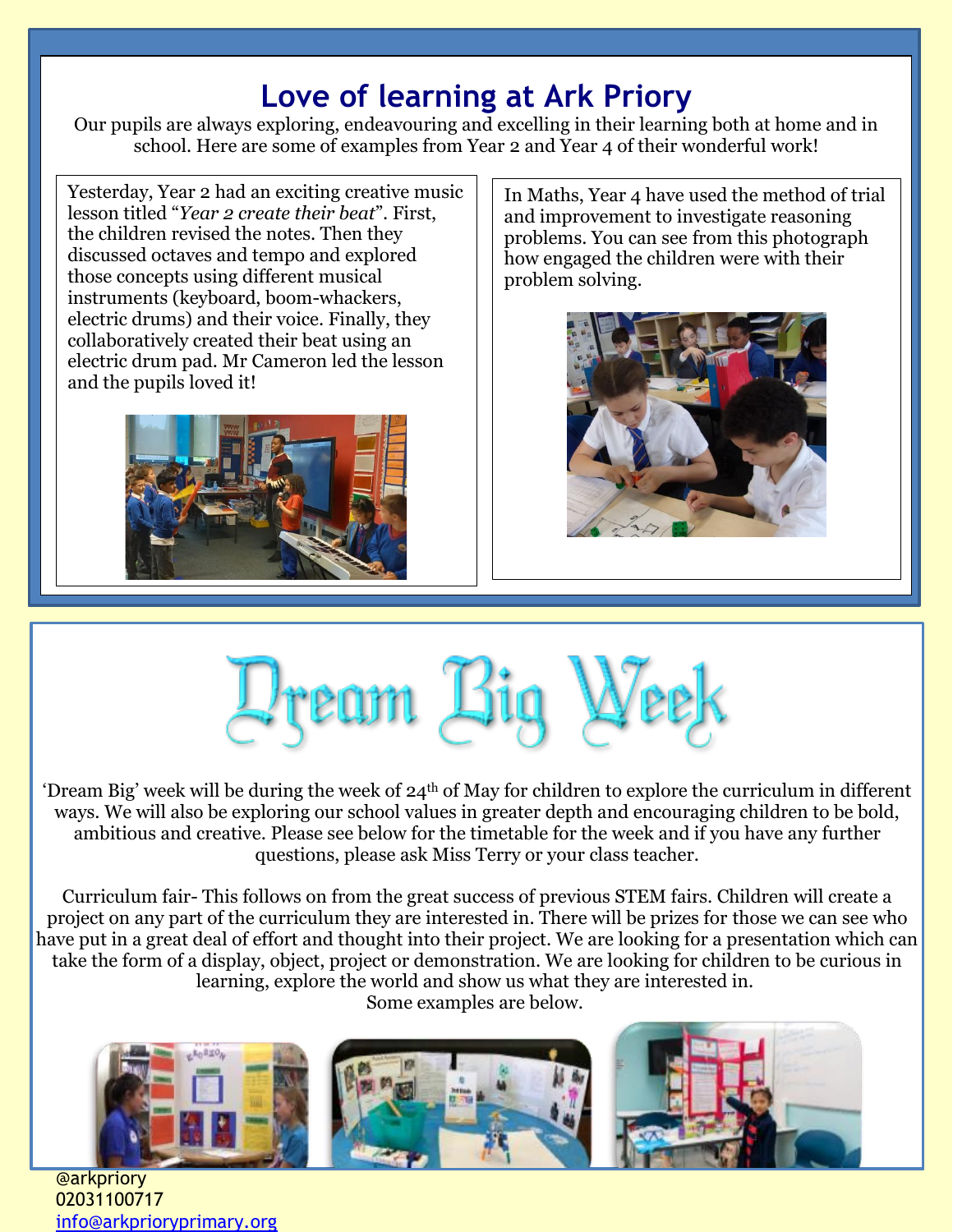| Monday                     | Wonder            | Children will be exploring their learning in            | <b>Class teachers will advise what is</b> |
|----------------------------|-------------------|---------------------------------------------------------|-------------------------------------------|
|                            | Day               | exciting ways                                           | needed                                    |
| Tuesday                    | <b>Explore</b>    | Children will be learning about exploration,            |                                           |
|                            |                   | explorers and how to develop this thinking              |                                           |
|                            |                   | skill                                                   |                                           |
| <b>Wednesday Endeavour</b> |                   | Children will understand and experience                 |                                           |
|                            |                   | how to endeavour                                        |                                           |
| Thursday                   | <b>Excel</b>      | Children will see the importance of excelling           |                                           |
|                            |                   | in all that we do.                                      |                                           |
| Friday                     |                   | Big Me day We will be thinking about what we want to be | Children to come school in non-           |
|                            | and               | when we get older and what skills and                   | uniform as who they aspire to be          |
|                            | <b>Curriculum</b> | knowledge, we need to accomplish this. In               | when they are older or their hero         |
|                            | fair              | the afternoon, we will be running a                     |                                           |
|                            |                   | curriculum fair.                                        | <b>Curriculum fair project</b>            |

# **Key Dates for Parents/Carers**



### Summer term 2021

| Inset day                                             |
|-------------------------------------------------------|
| First day back                                        |
| <b>Bank holiday</b>                                   |
| Dream Big Week                                        |
| <b>Half Term</b>                                      |
| Parent Forum                                          |
| Sports Day KS1 (Y1+2)                                 |
| Sports Day EYFS (N and R)                             |
| Sports Day KS2 (Y3-6)                                 |
| <b>Inset Days</b>                                     |
| <b>CLASS PHOTOS</b>                                   |
| Around the World week                                 |
| APPAA Summer Social (after school)                    |
| End of Year Reports                                   |
| Transition Day/Welcome Day for new parents            |
| Y6 Show (Time TBC)                                    |
| Y6 Graduation                                         |
| End of Year Assembly<br>Last day of term - 2pm finish |
|                                                       |



# ALL DATES ARE SUBJECT TO CHANGE BASED ON GOVERNMENT GUIDANCE

Please check weekly newsletters for updates

*Ark Priory Primary Academy is committed to safeguarding and equality*  @arkpriory 02031100717 [info@arkprioryprimary.org](mailto:info@arkprioryprimary.org)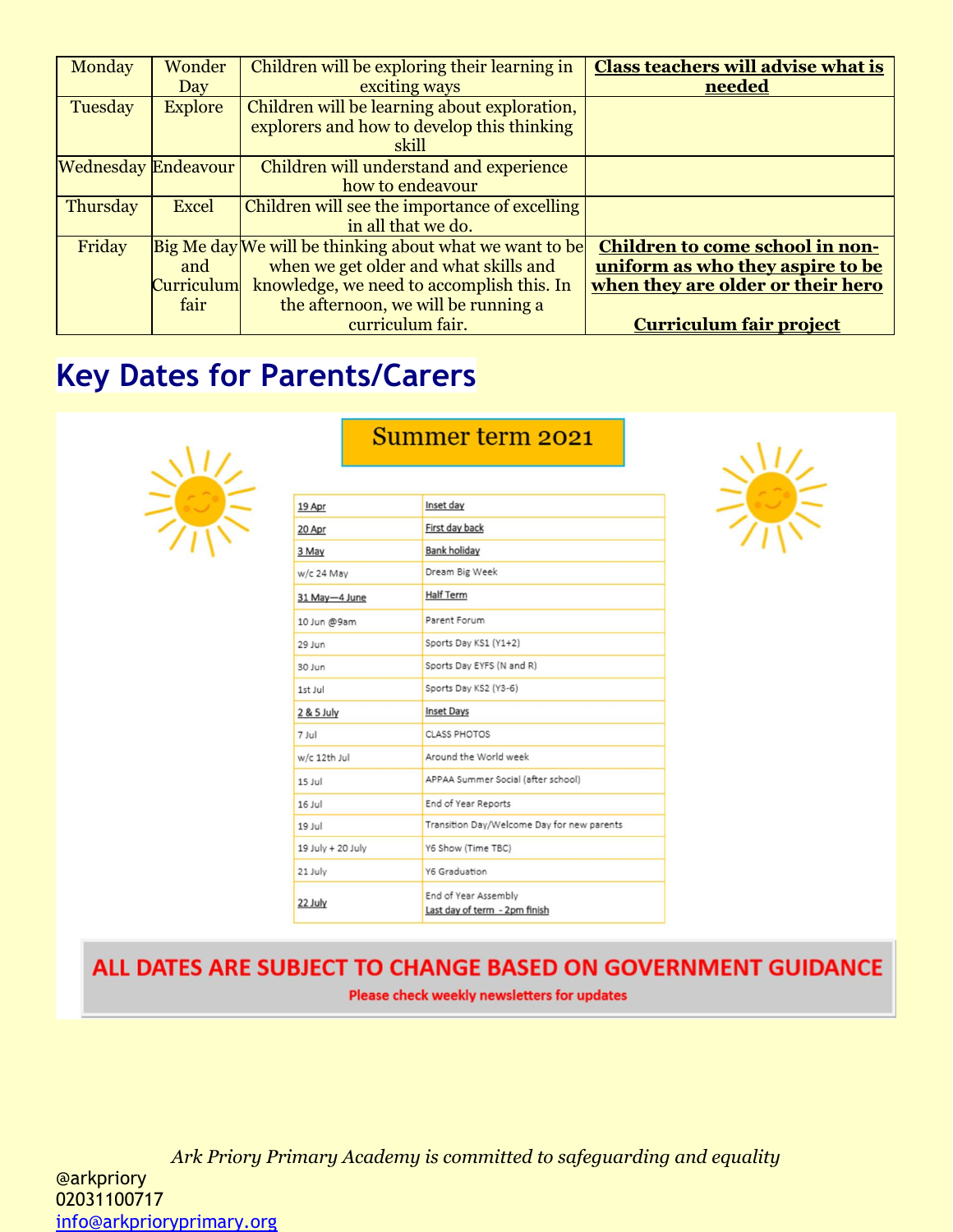## **Notices from APPAA\***

**Follow us on Twitter @APPAA\_ArkPriory Contact us at appaacommittee@gmail.com** \*APPAA is ARK Priory's Parents' Association, run by the school's parents and carers to **raise funds, hold events, and bring our academy community together**. All Ark Priory parents and carers **are automatically members** of the association because you are members of the community.

### **New events - SUMMER SOCIAL AND SUMMER RAFFLE! SAVE THE DATE: Thursday 15 July!**



We are excited to be planning a 'Summer Social' party on Thursday 15th July, after school at 4pm. This will tie in with 'International Week' celebrations at school, and will involve food, drinks, music, maybe some performances - details TBC and dependent on Covid restrictions.

As well as a joyful event for our community, this event will also

be a chance to raise some much needed funds for the enrichment and activities that the school is planning for the children; we are pleased to hear that theatre trips are being booked now for the next few months.

● We need people to help to organise the event, artwork and communications, help with set up, manning a stall, and clear up on the day.

We are also planning a 'Summer Raffle' fundraiser, to highlight our local businesses and raise additional funds. Our hugely popular raffles have raised hundreds of pounds in the past, and always are well supported in the community.

- Can you help organise this? Please get in touch and we will add you to the team involved.
- Are you a local business owner with a product or service to donate? We would love to hear from you!

If you are interested to get involved with either of these events, please let us know at [appaacommittee@gmail.com](mailto:appaacommittee@gmail.com)

### **APPAA Committee is recruiting - JOIN US Everyone is welcome - MANY WAYS TO GET INVOLVED!**

APPAA is our Parents' Association and everyone who has a child at school is welcome to get involved. We want to grow the Committee and restart the activities and events that are so popular in our community.

These are positions we would love to hand over - do you have some time to commit and willingness to get involved??

• General admin and project management: Answer queries, liaise with school leadership, pass information to the class reps and wider parent community, plan the calendar of events.

*Ark Priory Primary Academy is committed to safeguarding and equality*  @arkpriory 02031100717 [info@arkprioryprimary.org](mailto:info@arkprioryprimary.org)